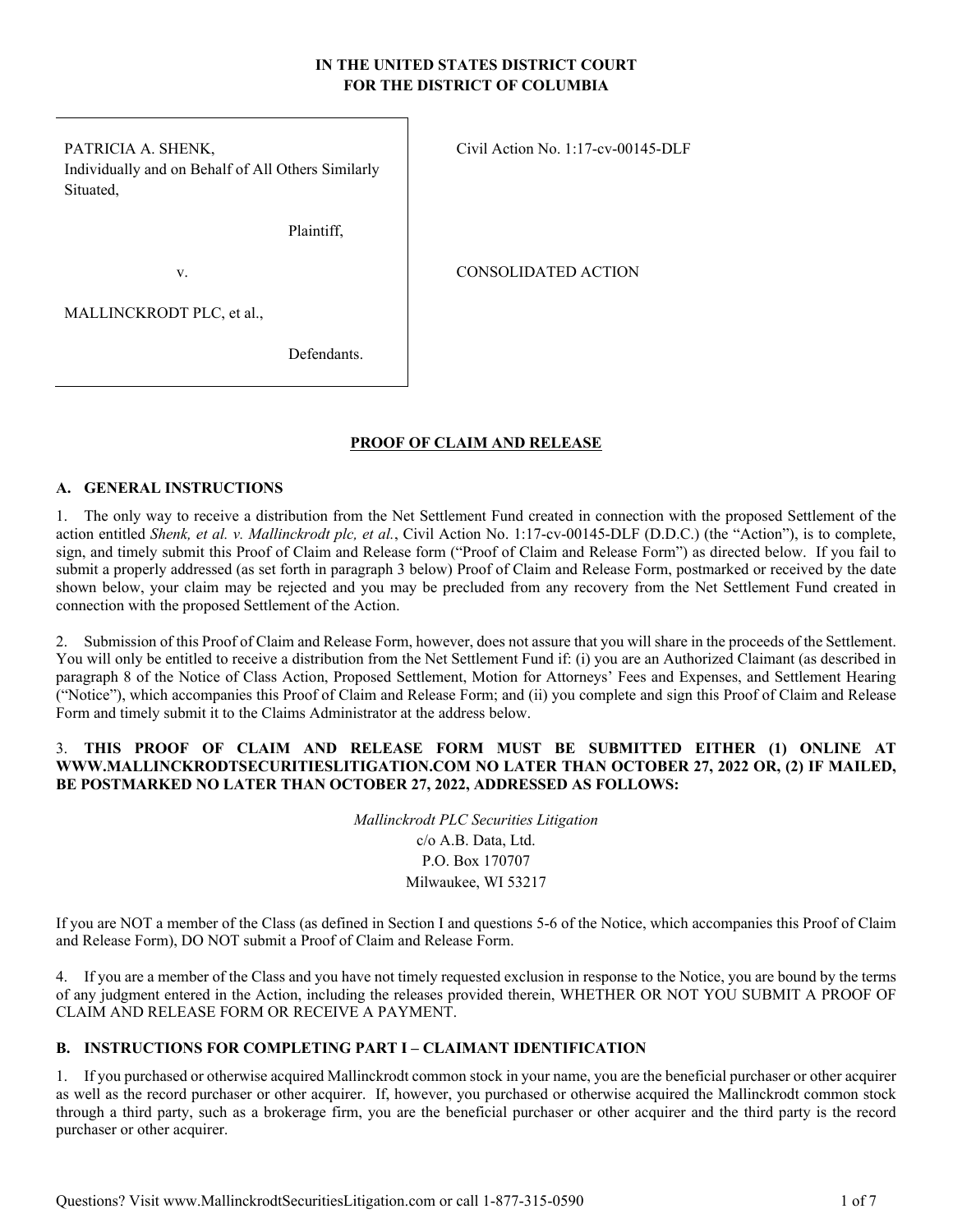2. Use Part I of this form entitled "Claimant Information" to identify each beneficial purchaser or other acquirer of Mallinckrodt common stock that forms the basis of this claim. THIS CLAIM MUST BE FILED BY THE ACTUAL BENEFICIAL PURCHASER(S) OR OTHER ACQUIRER(S) OR THE LEGAL REPRESENTATIVE OF SUCH PURCHASER(S) OR OTHER ACQUIRER(S) UPON WHICH THIS CLAIM IS BASED.

**NOTE:** Separate Proof of Claim and Release Forms should be submitted for each separate legal entity (for example, a claim from joint owners should not include separate transactions of just one of the joint owners, and an individual should not combine his or her IRA transactions with transactions made solely in the individual's name). Conversely, a single Proof of Claim should be submitted on behalf of one legal entity including all transactions made by that entity, no matter how many separate accounts that entity has (for example, a corporation with multiple brokerage accounts should include all transactions made in Mallinckrodt common stock during the Class Period on one Proof of Claim, no matter how many accounts the transactions were made in). All joint purchasers or other acquirers must sign this claim. Executors, administrators, guardians, conservators and trustees must complete and sign this claim on behalf of Persons represented by them and proof of their authority must accompany this claim and their titles or capacities must be stated. The Social Security (or taxpayer identification) number and telephone number of the beneficial owner may be used in verifying the claim. Failure to provide the foregoing information could delay verification of your claim or result in rejection of the claim.

## **C. INSTRUCTIONS FOR COMPLETING PART II – SCHEDULE OF TRANSACTIONS IN COMMON STOCK**

1. Use Part II of this form entitled "Schedule of Transactions in Common Stock" to supply all required details of your transaction(s). If you need more space or additional schedules, attach separate sheets giving all of the required information in substantially the same form. Sign and print or type your name on each additional sheet.

2. On the schedules, provide all of the requested information with respect to all of your purchases or other acquisitions and all of your sales or other dispositions of Mallinckrodt common stock from October 6, 2015 through February 2, 2018, inclusive, whether such transactions resulted in a profit or a loss. Failure to report all such transactions may result in the rejection of your claim.

3. The date of covering a "short sale" is deemed to be the date of purchase or other acquisition of Mallinckrodt common stock. The date of a "short sale" is deemed to be the date of sale of Mallinckrodt common stock.

4. You must attach copies of broker confirmations or other documentation of your transactions in Mallinckrodt common stock to your claim. Failure to provide this documentation could delay verification of your claim or result in rejection of your claim. Lead Plaintiff does not have information about your transactions in Mallinckrodt common stock.

**NOTICE REGARDING ELECTRONIC FILES:** Claimants with large numbers of transactions may request, or may be requested, to submit their transaction information in electronic files. All Claimants MUST submit a **signed Proof of Claim and Release Form** whether or not they submit electronic files. If you wish to file your claim electronically, you must contact the Claims Administrator at (414) 921-0496 (in the U.S. and Canada) or (877) 315-0590 (outside the U.S. and Canada) to obtain the required file layout. No electronic files will be considered to have been properly submitted unless the Claims Administrator issues to the claimant a written acknowledgment of receipt and acceptance of electronically submitted data.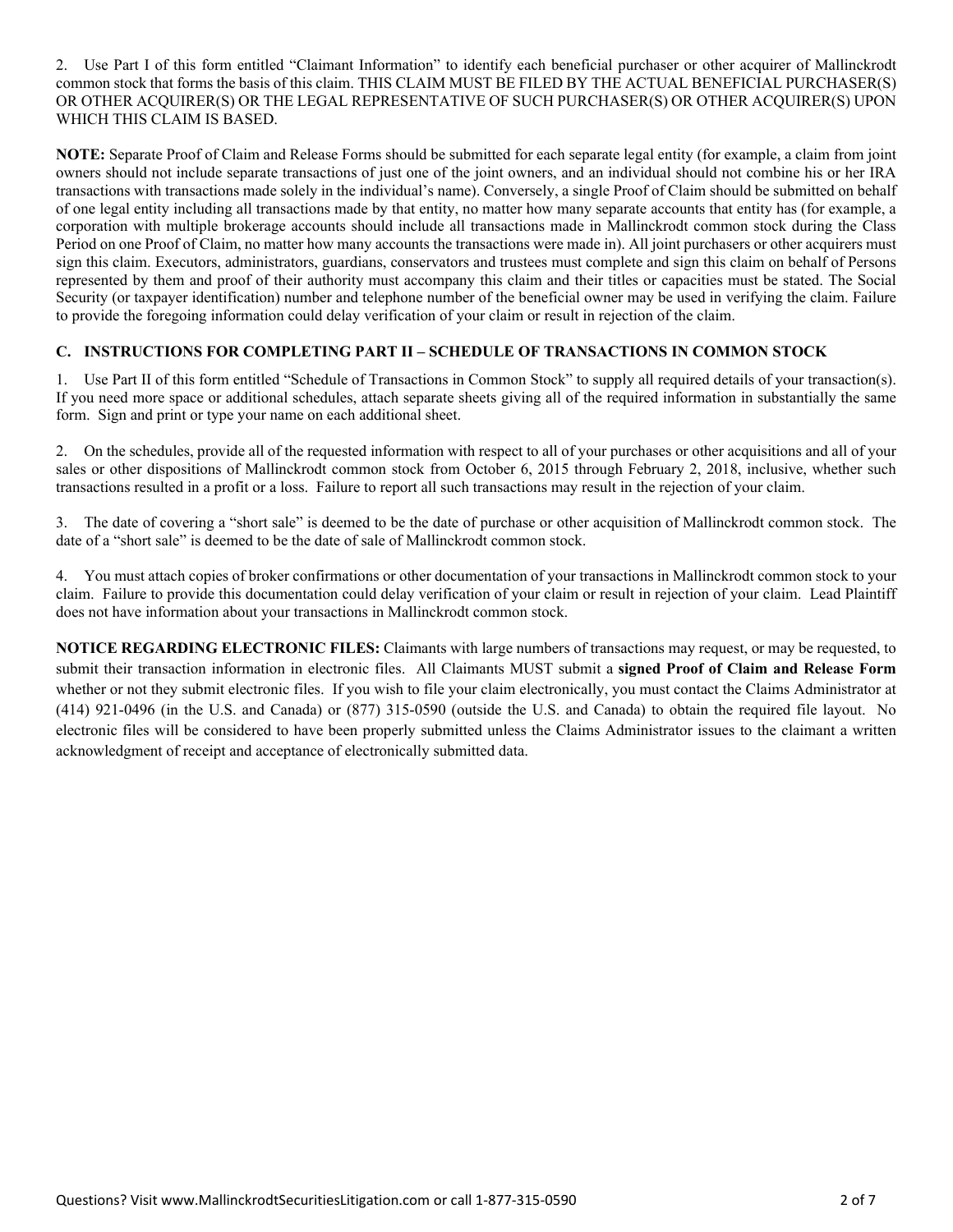## UNITED STATES DISTRICT COURT DISTRICT OF COLUMBIA *Shenk v. Mallinckrodt plc*, Civil No. 17-CV-00145 (DLF)

# PROOF OF CLAIM AND RELEASE **Must Be Postmarked or Submitted Online No Later Than: October 27, 2022**

#### Please Type or Print

#### **PART I – CLAIMANT INFORMATION**

The Claims Administrator will use this information for all communications regarding this Proof of Claim and Release Form. If this information changes, you MUST notify the Claims Administrator in writing at the address above. Complete names of all persons and entities must be provided.

 Beneficial Owner's Name First Name Last Name Last Name Joint Beneficial Owner's Name (*if applicable*) First Name Last Name Last Name If this claim is submitted for an IRA, and if you would like any check that you MAY be eligible to receive made payable to the IRA, please include "IRA" in the "Last Name" box above (*e.g.*, Jones IRA). Entity Name (if the Beneficial Owner is not an individual) Name of Representative, if applicable (*executor, administrator, trustee, c/o, etc.*), if different from Beneficial Owner Last 4 digits of Social Security Number or Taxpayer Identification Number  $\overline{\phantom{a}}$  Street Address City State/Province Zip Code Foreign Postal Code (if applicable) Foreign Country (if applicable) Telephone Number (Day) Telephone Number (Evening) Email Address (email address is not required, but if you provide it you authorize the Claims Administrator to use it in providing you with information relevant to this claim):  **Type of Beneficial Owner:**  Specify one of the following: Individual(s) Corporation | UGMA Custodian | IRA Partnership Estate Trust | Trust | Other (describe: \_\_\_\_\_\_\_\_\_\_\_\_\_\_\_\_\_\_\_\_\_\_\_\_\_\_\_\_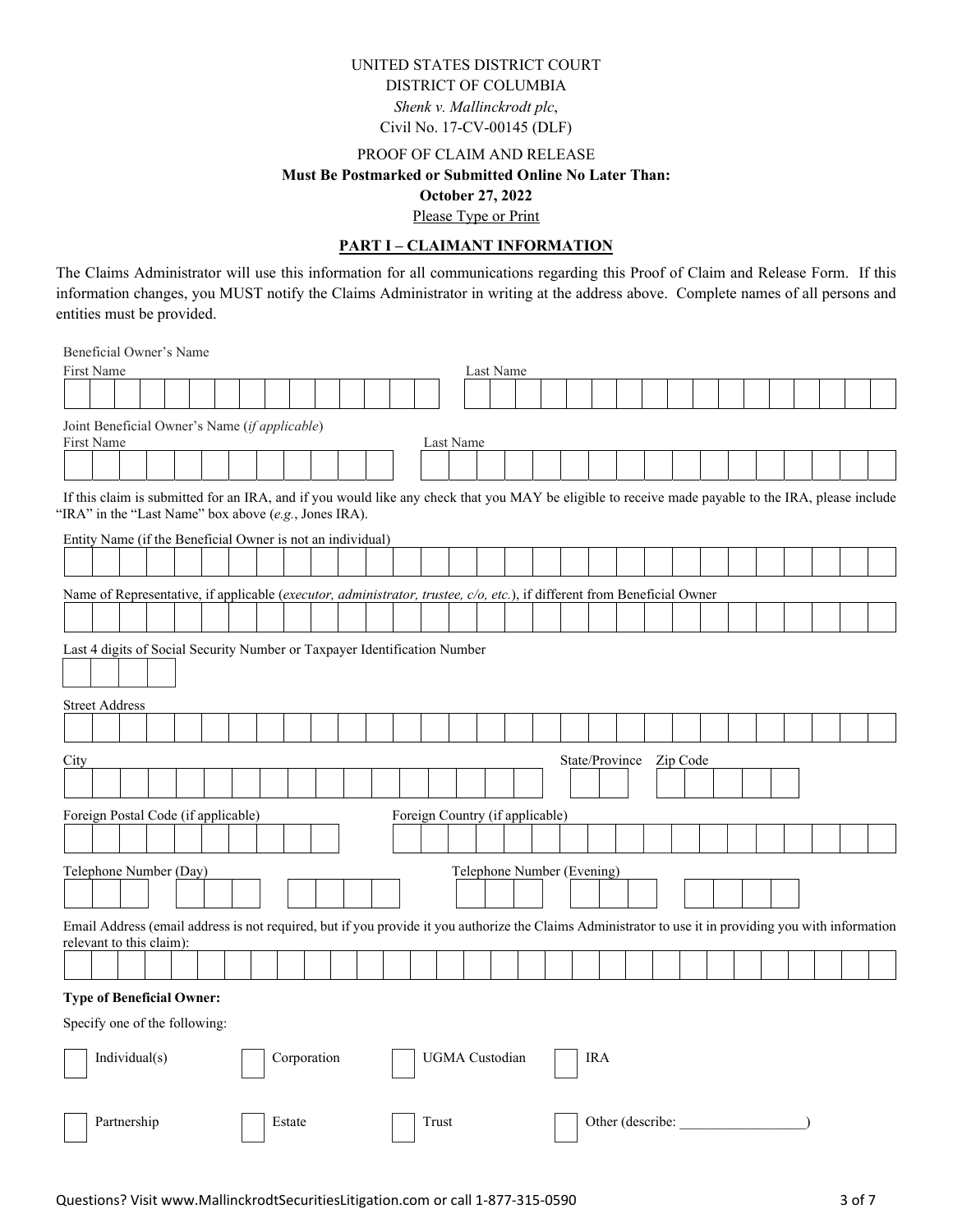## **PART II – SCHEDULE OF TRANSACTIONS IN COMMON STOCK**

|                                                           | 1. HOLDINGS AS OF OCTOBER 6, 2015. State the total number of shares of Mallinckrodt common stock held as of the opening of |
|-----------------------------------------------------------|----------------------------------------------------------------------------------------------------------------------------|
| trading on October 6, 2015. If none, write "zero" or "0." | (Must be documented.)                                                                                                      |

2. PURCHASES OR OTHER ACQUISITIONS FROM OCTOBER 6, 2015 THROUGH NOVEMBER 6, 2017. Separately list each and every purchase or other acquisition of Mallinckrodt common stock from October 6, 2015 through the close of trading on November 6, 2017. (Must be documented.)

| Date of Purchase or Other<br>Acquisition<br>(List Chronologically)<br>(Month/Day/Year) | Number of Shares<br>Purchased or<br>Otherwise Acquired | Purchase or Other<br>Acquisition<br>Price Per Share | Total Purchase or Other Acquisition<br>Price<br>(excluding taxes, commissions, and fees) |  |
|----------------------------------------------------------------------------------------|--------------------------------------------------------|-----------------------------------------------------|------------------------------------------------------------------------------------------|--|
|                                                                                        |                                                        | \$                                                  | \$                                                                                       |  |
|                                                                                        |                                                        | \$                                                  | \$                                                                                       |  |
|                                                                                        |                                                        | \$                                                  | \$                                                                                       |  |
|                                                                                        |                                                        | \$                                                  | S                                                                                        |  |

## **3. NUMBER OF SHARES PURCHASED OR OTHERWISE ACQUIRED FROM NOVEMBER 7, 2017 THROUGH FEBRUARY 2, 2018.** State the total number of shares purchased or otherwise acquired from on November 7, 2017 through February 2, 2018. If none, write "zero" or "0." \_\_\_\_\_\_\_\_\_\_\_\_\_\_\_\_. (Must be documented.)<sup>1</sup>

**4. SALES FROM OCTOBER 6, 2015 THROUGH FEBRUARY 2, 2018.** Separately list each and every sale of Mallinckrodt common stock from on October 6, 2015 through the close of trading on February 2, 2018. (Must be documented.)

| Φ                                                                                                                        |
|--------------------------------------------------------------------------------------------------------------------------|
|                                                                                                                          |
| Φ                                                                                                                        |
|                                                                                                                          |
| 5 HOLDINCS AS OF FERRILARY 2 2018, State the total number of shares of Mallingkrodt common stock held as of the close of |

**FEBRUARY 2, 2018.** State the total number of shares of Mallinckrodt common stock held as trading on February 2, 2018. If none, write "zero" or "0." (Must be documented.)

## **IF YOU NEED ADDITIONAL SPACE TO LIST YOUR TRANSACTIONS, YOU MUST PHOTOCOPY THIS PAGE AND CHECK THIS BOX**

### **INCLUDE THE BENEFICIAL OWNER'S FULL NAME AND LAST FOUR DIGITS OF SOCIAL SECURITY NUMBER/TAXPAYER IDENTIFICATION NUMBER ON EACH PAGE**

### **YOU MUST READ AND SIGN THE RELEASE ON PAGES 5 – 6 AND SIGN ON PAGE 6. FAILURE TO SIGN THE RELEASE MAY RESULT IN A DELAY IN PROCESSING OR THE REJECTION OF YOUR CLAIM.**

<sup>&</sup>lt;sup>1</sup> The number of shares purchased or otherwise acquired of Mallinckrodt common stock from November 7, 2017 through February 2, 2018 are needed in order to balance your claim. NOTE that those shares are not eligible for a recovery in this Settlement.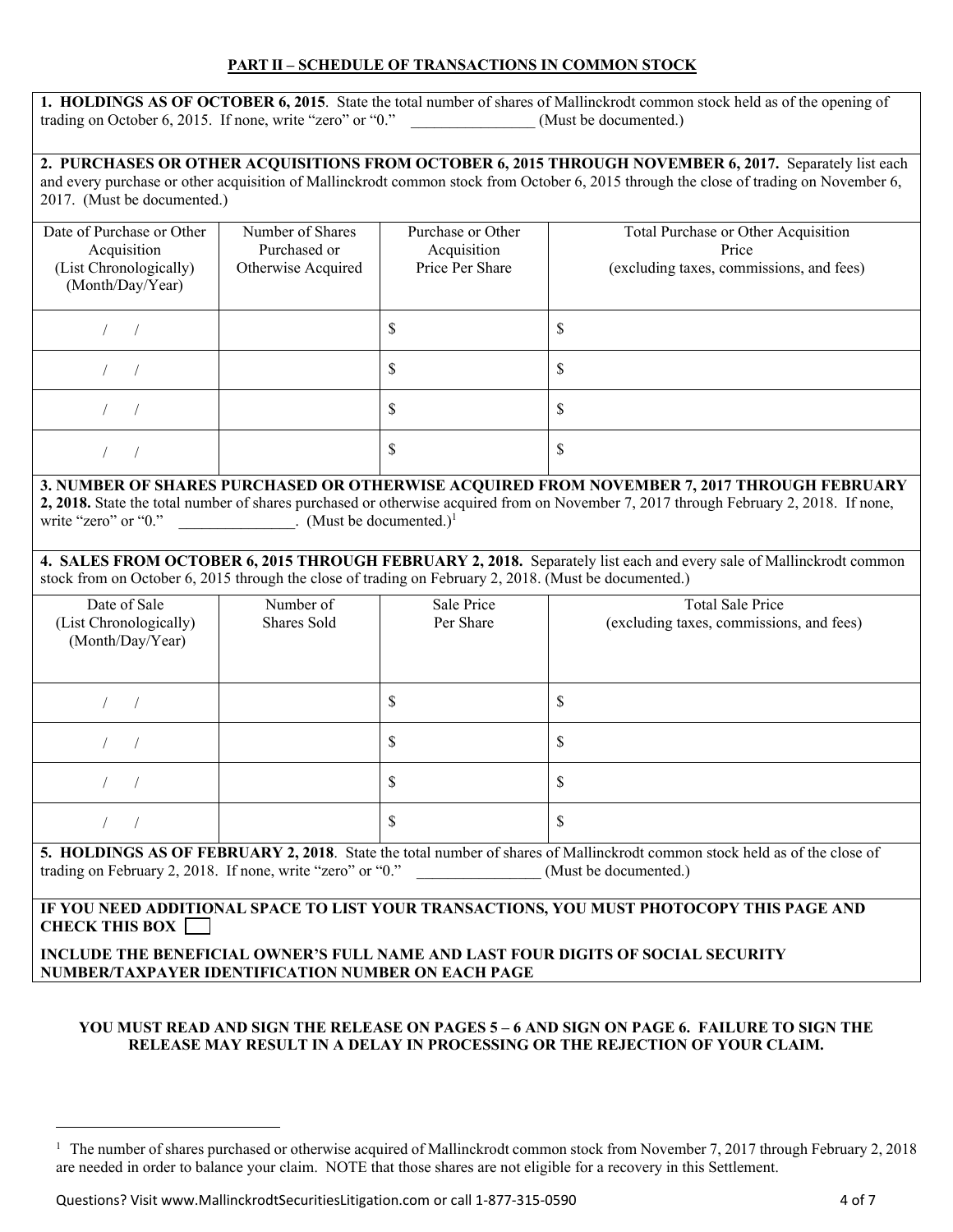### **PART III – ACKNOWLEDGMENTS AND RELEASE**

### **A. SUBMISSION TO JURISDICTION OF COURT AND ACKNOWLEDGMENTS**

I (We) submit this Proof of Claim and Release Form under the terms of the Stipulation and Agreement of Settlement, dated May 18, 2021, as amended July 22, 2021 (the "Stipulation") described in the Notice. I (We) also submit to the jurisdiction of the United States District Court for the District of Columbia with respect to my (our) claim as a Class Member and for purposes of enforcing the release set forth herein. I (We) further acknowledge that I am (we are) bound by and subject to the terms of any judgment that may be entered in the Action. I (We) agree to furnish additional information to the Claims Administrator to support this claim if requested to do so. I (We) have not submitted any other claim in the Action covering the same purchases/acquisitions or sales of Mallinckrodt common stock and know of no other person having done so on my (our) behalf.

## **B. RELEASE AND WARRANTIES**

1. I (We) hereby acknowledge full and complete satisfaction of, and do hereby fully, finally, and forever settle, release, covenant not to sue, relinquish, and discharge any and all claims, rights and causes of action, duties, obligations, demands, actions, debts, losses, sums of money, suits, contracts, agreements, promises, damages and liabilities of any nature whatsoever, whether known or unknown (i.e. Unknown Claims as defined below), contingent or non-contingent, derivative or direct, or suspected or unsuspected, whether arising under federal or state statutory or common law or any other law, rule or regulation, whether foreign or domestic, that (a) were asserted in the Action, (b) could have been asserted in the Action or in any forum, domestic or foreign, or (c) could be asserted in the future against defendant Mallinckrodt, the Individual Defendants, and any and all of their related parties in any forum, including, without limitation, any and all of their current or former parents, subsidiaries, predecessors, successors, divisions, investment funds, joint ventures and general or limited partnerships, and each of their respective current or former officers, directors, trustees, partners, members, contractors, auditors, principals, agents, managing agents, employees, attorneys, accountants, investment bankers, underwriters, insurers and reinsurers, as well as each of the Individual Defendants' Immediate Family members (as defined in the Stipulation), heirs, executors, personal or legal representatives, estates, beneficiaries, predecessors, successors and assigns ("Released Defendant Parties"), that (i) arise out of, or relate in any way to, or are based upon, the allegations, transactions, acts, facts, events, matters, occurrences, representations or omissions involved, set forth, alleged or referred to in the Complaint in the Action or in any of the prior complaints from the cases that were consolidated into the Action, and (ii) relate to the purchase, acquisition, sale, disposition, or holding of Mallinckrodt common stock by members of the Settlement Class during the Class Period ("Released Plaintiff's Claims").

"Unknown Claims" means any Released Claims that Lead Plaintiff or any other Class Member, each of the Defendants or any of the other Released Parties, does not know or suspect to exist in his, her or its favor at the time of the release of each or any of the other Released Parties, which, if known by him, her or it, might have affected his, her or its decisions(s) with respect to the Settlement. With respect to any and all Released Claims, the Parties stipulate and agree that, upon the Effective Date of the Settlement, Lead Plaintiff and each of the Defendants shall expressly waive, and each of the other Class Members and each of the other Released Parties shall be deemed to have waived, and by operation of the Judgment shall have expressly waived, any and all provisions, rights and benefits conferred by California Civil Code § 1542 or any law of any state or territory of the United States, or principle of common law or foreign law, which is similar, comparable, or equivalent to California Civil Code § 1542, which provides:

A general release does not extend to claims that the creditor or releasing party does not know or suspect to exist in his or her favor at the time of executing the release and that, if known by him or her, would have materially affected his or her settlement with the debtor or released party.

Lead Plaintiff, other Class Members, or Defendants may hereafter discover facts, legal theories, or authorities in addition to or different from those which any of them now knows or believes to be true with respect to the subject matter of the Released Plaintiff's Claims and the Released Defendants' Claims, but Lead Plaintiff and Defendants shall expressly, fully, finally, and forever settle and release, and each Class Member shall be deemed to have settled and released, and upon the Effective Date and by operation of the Judgment shall have settled and released, fully, finally, and forever, any and all Released Plaintiff's Claims and Released Defendants' Claims as applicable, without regard to the subsequent discovery or existence of such different or additional facts, legal theories, or authorities. Lead Plaintiff and Defendants acknowledge, and other Class Members by operation of law shall be deemed to have acknowledged, that the inclusion of "Unknown Claims" in the definition of Released Plaintiff's Claims and Released Defendants' Claims was separately bargained for and was a material element of the Settlement.

2. I (We) hereby acknowledge that I (we) will not be entitled to receive recovery in any other action against any of the Released Defendant Parties based on or arising out of the Released Plaintiff's Claims (as these terms are defined above).

3. I (We) hereby warrant and represent that I am (we are) a Class Member as defined in the Notice, and that I (we) believe I am (we are) eligible to receive a distribution from the Net Settlement Fund under the terms and conditions of the Plan of Allocation, as set forth in the Notice.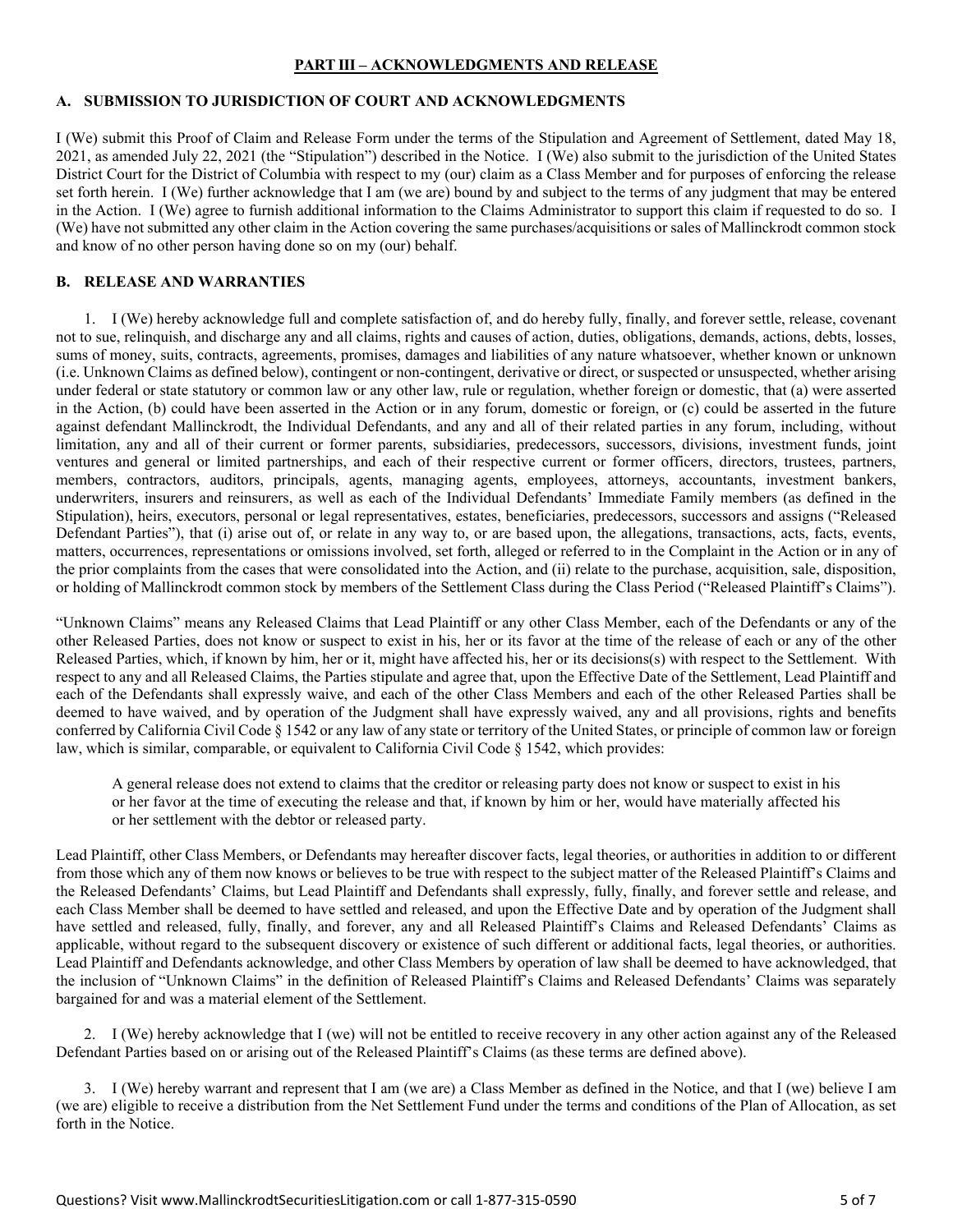4. I (We) hereby warrant and represent that I (we) have included information (including supporting documentation) about all of my (our) transactions in Mallinckrodt common stock which occurred during the Class Period between October 6, 2015 and November 6, 2017, inclusive, and any sales of Mallinckrodt common stock purchased or otherwise acquired during the Class Period and sold on or prior to the close of trading on February 2, 2018, as well as the number of shares of Mallinckrodt common stock held by me (us) at the opening of trading on October 6, 2015 and the close of trading on February 2, 2018.

5. I (WE) UNDERSTAND AND INTEND THAT THE SIGNATURE BELOW REGARDING CERTAIN INFORMATION FOR THE INTERNAL REVENUE SERVICE CONCERNING BACKUP WITHHOLDING ALSO SERVES AS THE SIGNATURE VERIFYING THE INFORMATION AND REPRESENTATIONS IN THIS PROOF OF CLAIM.

6. This release shall be of no force or effect unless and until the Court approves the Settlement and it becomes effective on the Effective Date.

7. I (We) hereby warrant and represent that I (we) have not assigned or transferred or purported to assign or transfer, voluntarily or involuntarily, any matter released pursuant to this release or any other part or portion thereof.

8. I (We) certify that I am (we are) not subject to backup withholding under the provisions of Section  $3406(a)(1)(C)$  of the Internal Revenue Code. (Note: If you have been notified by the Internal Revenue Service that you are subject to backup withholding, please strike out the prior sentence.)

I declare under penalty of perjury under the laws of the United States of America that all of the foregoing information supplied on this Proof of Claim and Release Form by the undersigned is true and correct.

| Executed this          | day of | (Month / Year) | in<br>(City) | (State/Country)                      |
|------------------------|--------|----------------|--------------|--------------------------------------|
| Signature of Claimant  |        |                |              | Signature of Joint Claimant, if any  |
| Print Name of Claimant |        |                |              | Print Name of Joint Claimant, if any |

(Capacity of person(s) signing, *e.g.*, Beneficial Purchaser, Executor or Administrator)